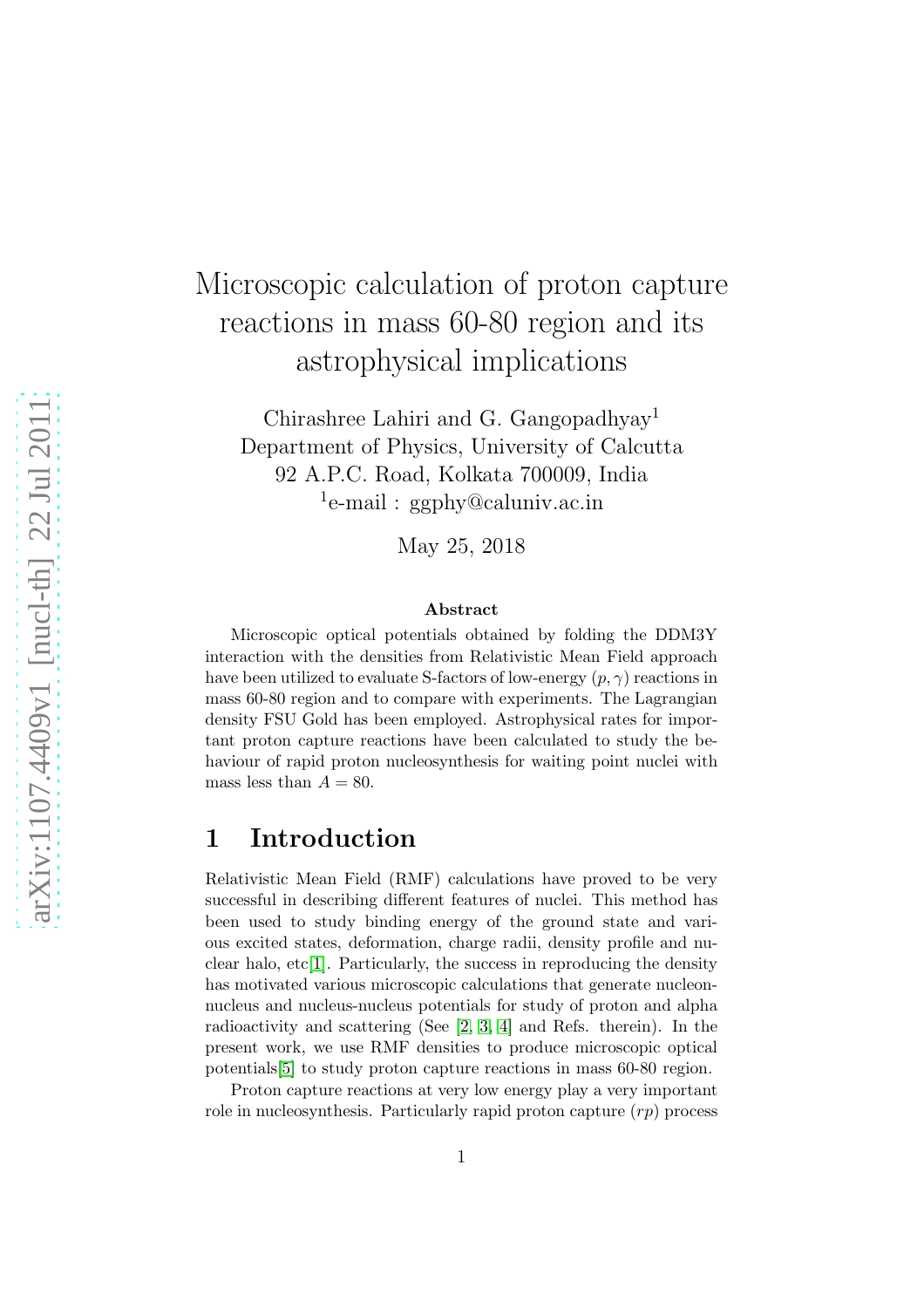in explosive nucleosynthesis is a basic ingredient in driving the abundance along the  $N = Z$  line[\[6,](#page-9-5) [7\]](#page-9-6). As this process has to overcome a large Coulomb barrier it can occur only at a higher temperature range. For example, X-ray bursts provide a large flux of protons at peak temperatures around 1-2 GK and are expected to play a significant role in the creation of nuclei up to mass 110.

The rp-process proceeds along the  $N = Z$  line in mass 60-80 region. In nature, the important proton capture reactions usually involve certain nuclei as targets which are not available to us. Hence, experimental information is difficult, if not impossible, to obtain, at least in near future. In such a situation, one has to rely on theory for the reaction rates. Rauscher et al. have extensively calculated reaction rates and cross sections in a global approach[\[8,](#page-9-7) [9\]](#page-10-0). They have commented that statistical model calculations may be improved by using locally tuned parametrization of nuclear properties such as optical potential. However, they prefer a global approach to predict astrophysical rates for experimentally inaccessible nuclei. Cross sections have been calculated for proton capture reactions in mass 60-80 regions using a semimicroscopic optical potential in the local density approximation using phenomenological density prescriptions. However, far from the stability valley, these prescriptions may not represent the actual densities very well leading to considerable uncertainty in the reaction rates. Very often, the reactions rates are varied by a large factor to study their effect. For example, Schatz[\[10\]](#page-10-1) varied the rates of certain reactions by a factor of hundred. Obviously, this makes the results uncertain to some extent.

A fully microscopic calculation may be used to estimate the rates to reduce the above uncertainty. A consistent framework for calculation may be constructed based on microscopic densities. This has the advantage of extending it to unknown mass regions. In the present work, we have tried to calculate the reaction rates from a purely microscopic model, i.e. RMF. We have already mentioned that RMF is particularly suitable to describe nuclei far away from the stability valley where experimental information is scarce. A microscopic optical potential obtained by folding an appropriate microscopic NN interaction is expected to be more accurate and may do away with the necessity of any arbitrary variation in the reaction rates.

However, even in microscopic optical model, there often remain certain parameters which can be fixed only after comparison with experiment. We have compared the results for a number of reactions in the mass region  $A = 60 - 80$  for which experimental informations are available. This has helped us in determining a set of parameters for this mass region.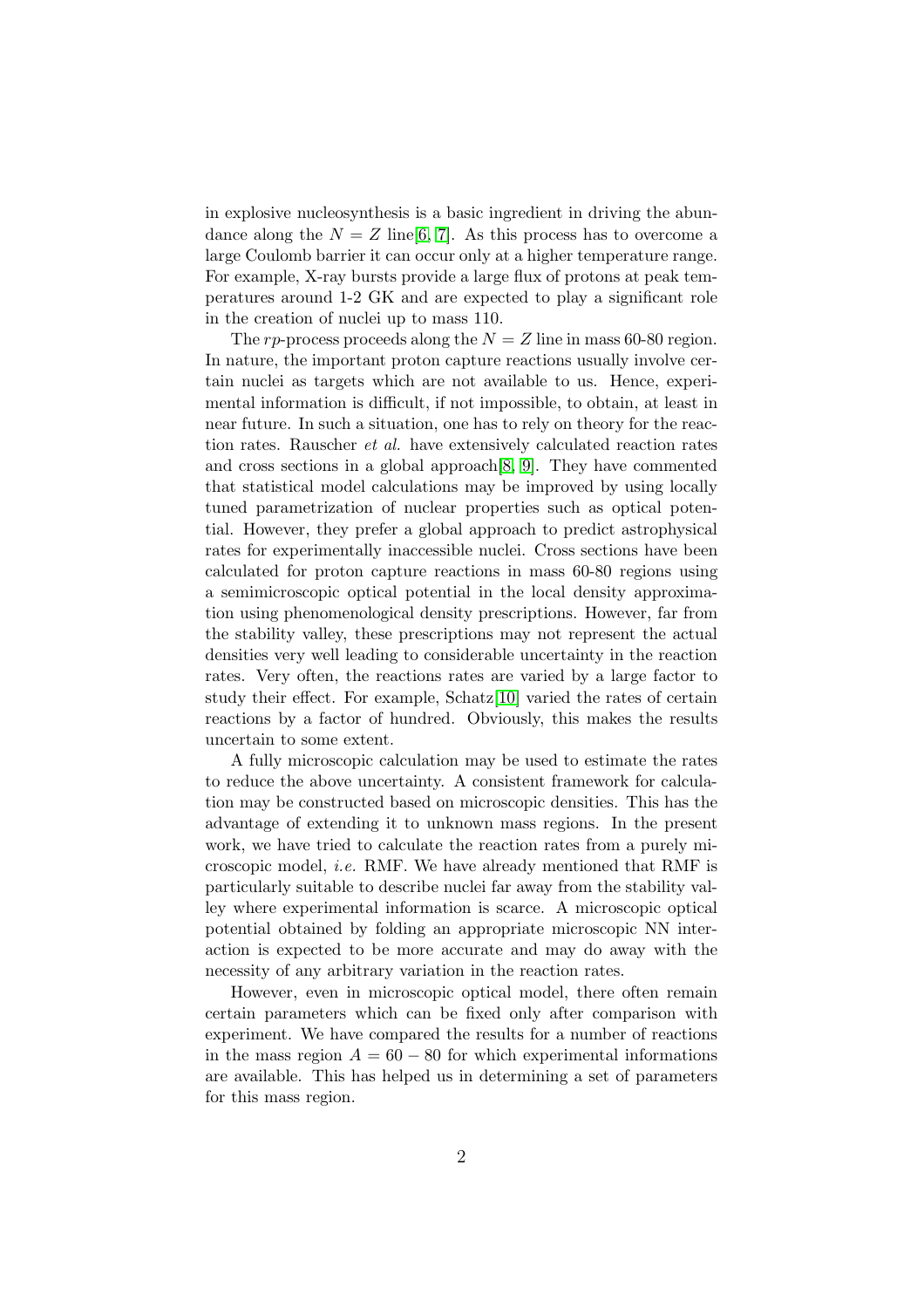Once the parameters have been fixed, we employ them to calculate the rates of a number of astrophysically important proton capture reactions. Certain  $N = Z$  nuclei having the highest abundance in an equilibrium in a chain are called the waiting points[\[6\]](#page-9-5) for the chain. These nuclei have negative or small positive Q-values for proton capture. An equilibrium between the  $(p, \gamma)/(\gamma, p)$  processes is established and the  $rp$  process may have to wait for beta-decay or  $\alpha$ -capture to proceed to heavier nuclei. Certain  $N = Z$  waiting point nuclei with  $A < 80$ , *viz.* <sup>64</sup>Zn, <sup>68</sup>Se, <sup>72</sup>Kr, and <sup>76</sup>Sr have long half lives, their total lifetime being large compared to the time scale of typical X-ray bursts (10-100 sec). Thus, they may produce a bottleneck in the  $rp$ -process that would slow down the rate of hydrogen burning and necessitate extended burst tails unless two proton capture can reduce these half lives and bridge the waiting points. X-ray burst model calculations are therefore particularly sensitive to the rates of proton capture for these nuclei. We have used the microscopic approach, used in the present work, to calculate the rates with an aim to study the bridging of the waiting point nuclei.

## 2 Method

As already mentioned, experimental  $(p, \gamma)$  rates in many nuclei involved in the rp-process are not available as they are unstable. Hence, theory remains our sole guide. A microscopic optical model calculation based on theoretical mean field densities are expected to provide us with reliable rates. With this in mind, we have calculated the nuclear density profiles in a RMF approach using the Lagrangian density FSU Gold[\[11\]](#page-10-2). This density contains two additional non-linear mesonmeson interaction terms, whose main virtue is a softening of both the Equation of State of symmetric matter and symmetry energy. As a result, the new parametrization becomes more effective in reproducing quite a few nuclear collective modes, namely the breathing modes in  $^{99}Zr$  and  $^{208}Pb$ , and the isovector giant dipole resonance in  $^{208}Pb[11]$  $^{208}Pb[11]$ . We have found this Lagrangian density to be very useful in explaining various other properties that depend on the nuclear density, such as nuclear decay and reaction [\[2,](#page-9-1) [3,](#page-9-2) [4\]](#page-9-3).

As the important quantity in calculating proton capture crosssection is the nuclear density as a function of radius, the calculations have been carried out in co-ordinate space assuming spherical symmetry. Pairing has been introduced under the BCS approximation using a zero range pairing force of strength 300 MeV- $fm$  for both protons and neutrons. The RMF+BCS equations are solved under the usual assumptions of classical meson fields, time reversal symmetry, no-sea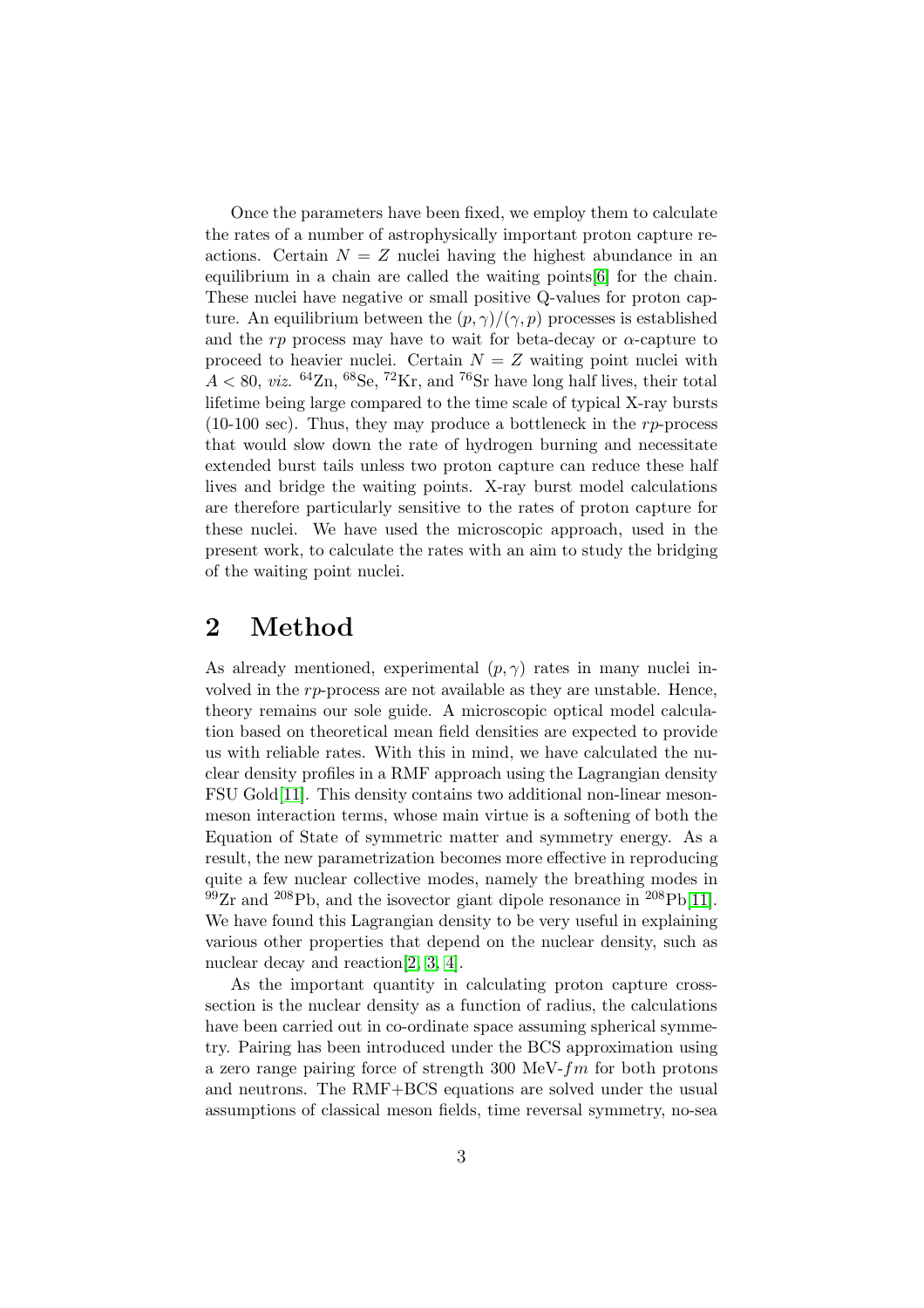contribution, etc. The details of the calculation may be obtained from Bhattacharya et al.[\[12,](#page-10-3) [13\]](#page-10-4).

Microscopic optical model potential is usually obtained by folding an effective interaction, derived from the nuclear matter calculation, in the local density approximation, *i.e.* by substituting the nuclear matter density with the density distribution of the finite nucleus. In the present work, the density dependent M3Y (DDM3Y) effective interaction [\[14,](#page-10-5) [15,](#page-10-6) [16,](#page-10-7) [17\]](#page-10-8) has been utilized for this purpose. This was obtained from a finite range energy independent G-matrix elements of the Reid potential by adding a zero range energy dependent pseudopotential and introducing a density dependent factor. The interaction is given by

$$
v(r, \rho, E) = t^{M3Y}(r, E)g(\rho)
$$
\n<sup>(1)</sup>

where E is incident energy and  $\rho$ , the nuclear density. The  $t^{M3Y}$ interaction is given by

$$
t^{M3Y} = 7999 \frac{e^{-4r}}{4r} - 2134 \frac{e^{-2.5r}}{2.5r} + J_{00}(E)\delta(r)
$$
 (2)

where  $J_{00}(E)$  is the zero range pseudo potential,

$$
J_{00}(E) = -276 \left( 1 - 0.005 \frac{E}{A} \right) \text{MeV} fm^3 \tag{3}
$$

and  $g(\rho)$  the density dependent factor,

$$
g(\rho) = C(1 - b\rho^{2/3})
$$
 (4)

The constants in the last equation have been obtained from nuclear matter calculation<sup>[\[17\]](#page-10-8)</sup> as  $C = 2.07$  and  $b = 1.624$   $fm^2$ . We have used this form in our calculation keeping the above parameters unchanged.

Since nuclear matter-nucleon potential does not include a spinorbit term, the spin-orbit potential from the Scheerbaum prescription[\[18\]](#page-10-9) coupled with the phenomenological complex potential depths  $\lambda_{vso}$  and  $\lambda_{wso}$  has been used.

$$
U_{n(p)}^{so}(r) = (\lambda_{vso} + i\lambda_{wso})\frac{1}{r}\frac{d}{dr}(\frac{2}{3}\rho_{p(n)} + \frac{1}{3}\rho_{n(p)})
$$
(5)

The depths are functions of energy, given by

$$
\lambda_{vso} = 130 \exp(-0.013E) + 40
$$

$$
\lambda_{wso} = -0.2(E - 20)
$$

where  $E$  is in MeV. These standard values have been used unaltered in the present work.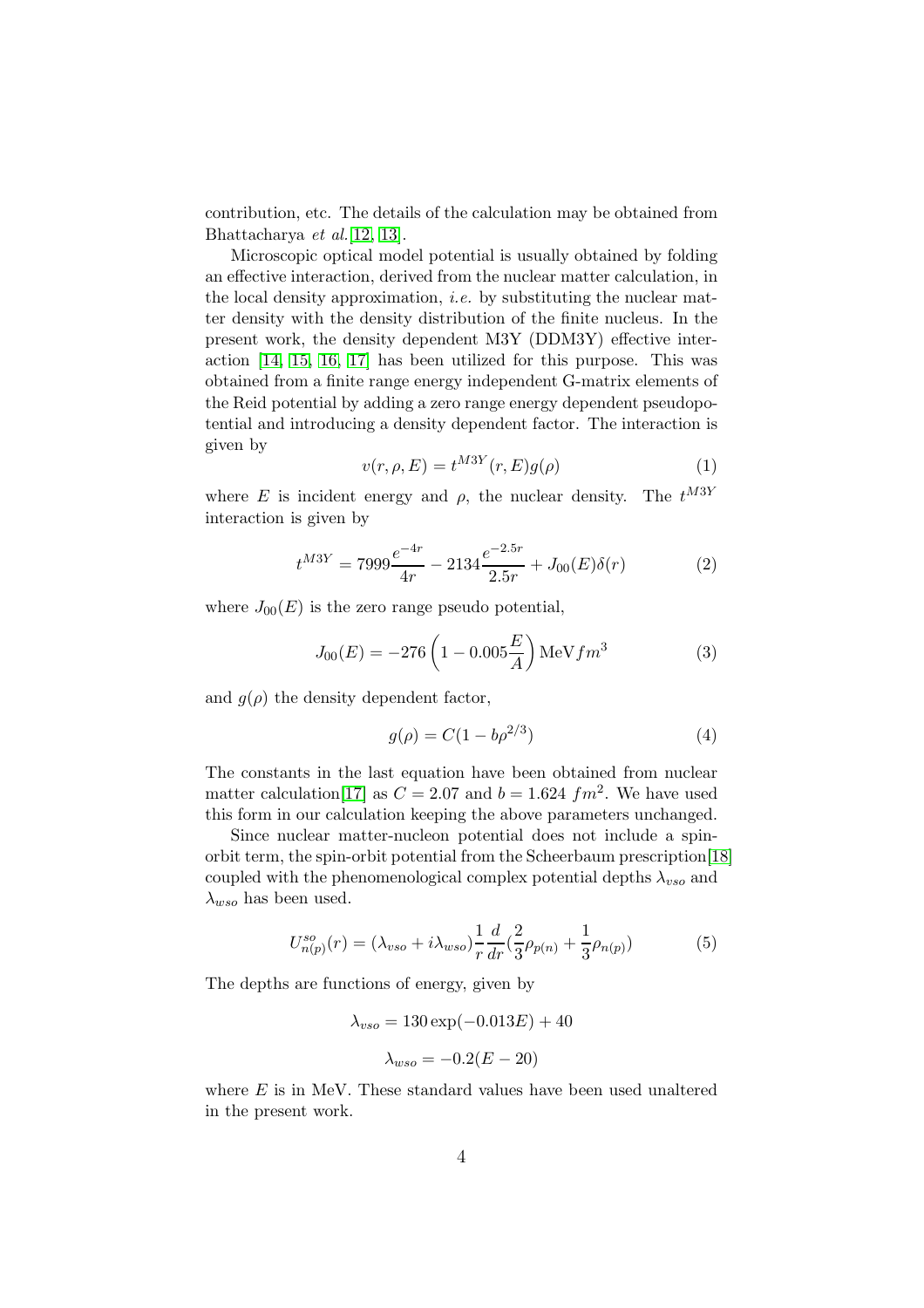Cross-section and astrophysical rates are calculated in the Hauser-Feshbach formalism using the computer package TALYS1.2[\[19\]](#page-10-10). The present method has already been applied in mass 60 region in Ref.[\[3\]](#page-9-2). In the present approach, though, a slightly different normalization has been applied as described later.

For the calculation of proton capture at waiting points, a small network has been designed which includes the following processes. The waiting point nucleus with  $Z = N$ , which acts as a seed, may capture a proton. The resulting nucleus, with  $Z = N + 1$ , may either capture another proton or undergo photodisintegration emitting a proton to go back to the seed nucleus. The nucleus with  $Z = N + 2$  may also undergo photodisintegration. In addition, all the three nuclei mentioned above may undergo  $\beta$ -decay. The photodisintegration rates at different temperatures have been calculated from the proton capture rates using the principle of detailed balance. The density has been taken as  $10^6$  gm/cm<sup>3</sup> unless otherwise mentioned. The proton fraction has been assumed to be 0.7.

One of the difficulties in the calculation is the unavailability of sufficiently accurate experimental Q-values in most cases. The photodisintegration rate is exponentially dependent on the Q-value. In some of the  $Z = N + 1$  nuclei, experimental binding energy values are either not available, or have very large errors. In absence of experimental values, we have used the Q-values and their errors adopted in Refs. [\[10\]](#page-10-1) and [\[20\]](#page-10-11) for the network calculation. TALYS code uses the Duflo-Zuker[\[21,](#page-10-12) [22\]](#page-10-13) formula for masses for which experimental values are not available. These have been kept unchanged as the small difference between the values predicted by the formula and the values adopted in [\[10\]](#page-10-1) and [\[20\]](#page-10-11) do not significantly affect the reaction rates. The Q-values used for the calculation are indicated in table 1.

The measured half life values for beta-decay have been taken from the compilation by Audi  $et$  al.<sup>[\[26\]](#page-10-14)</sup> except in the case of the case of <sup>65</sup>As. For this nucleus, a measured value of 0.128 second from Ref. [\[27\]](#page-10-15) has been assumed. If measured values are not available, we have adopted the values from the work by Möller  $et \ al. [28]$  $et \ al. [28]$ .

#### 3 Results

This section is subdivided in three parts. In the first part, we discuss the results of RMF calculations very briefly. We concentrate on the results on the nuclei where experimental measurements on  $(p, \gamma)$ reactions have been performed. In the second part, we compare the available reaction data with the microscopic calculations obtained in the procedure described above. In the third subsection, we discuss the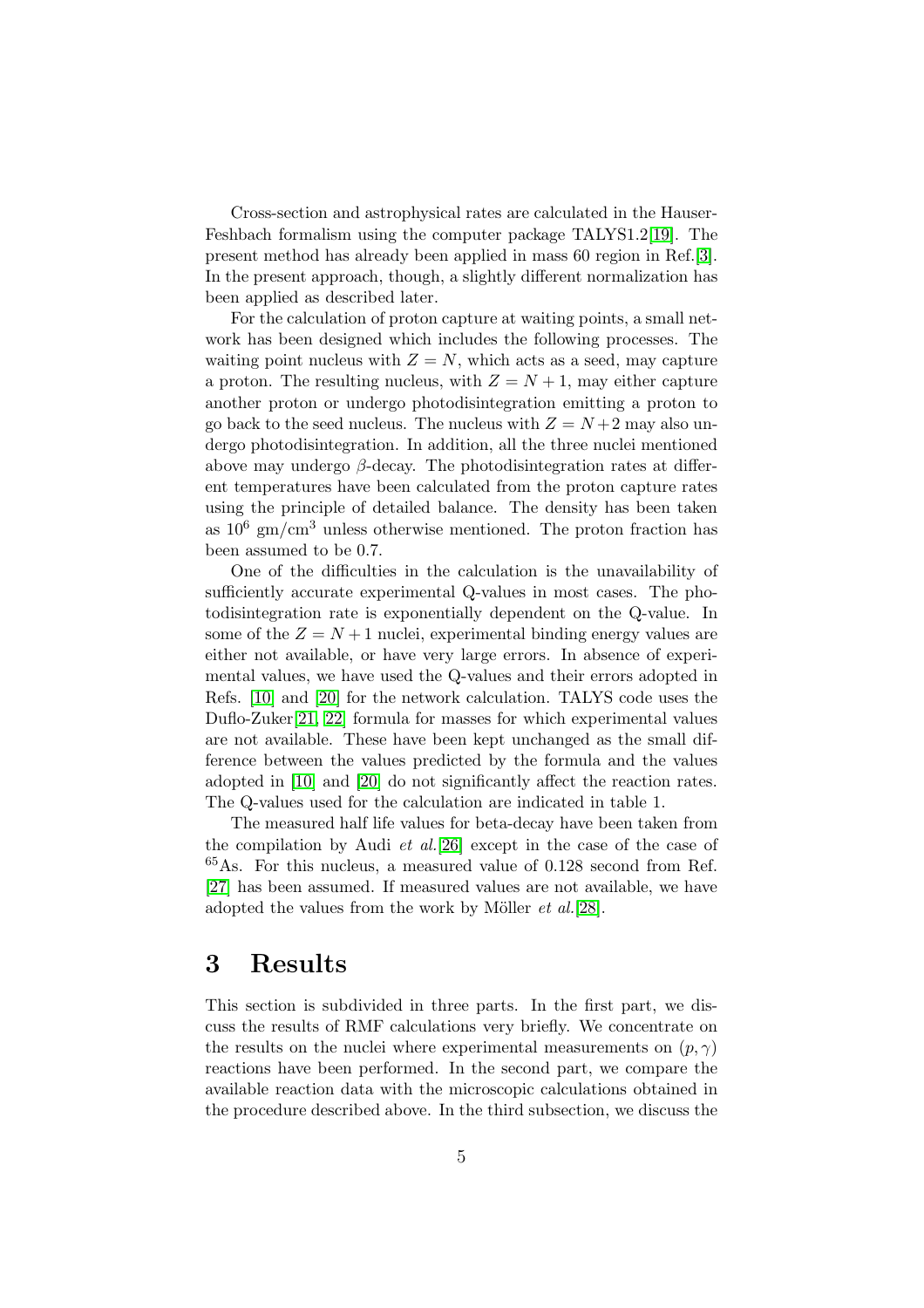proton capture reactions at the waiting points.

#### 3.1 Relativistic mean field calculations

We present a very brief summary of the results for only those nuclei for which experimental measurements of  $(p, \gamma)$  reaction are available. In table 2 we compare the theoretical results for binding energy and charge radius with experimental information wherever available. Charge radius has been chosen for comparison as it provides the simplest measure of the charge density distribution in the nucleus. Some of the binding energy results were presented in Ref. [\[3\]](#page-9-2) earlier. The binding energy values from the mean field approach have been corrected using the formalism developed in Ref. [\[29,](#page-10-17) [30\]](#page-10-18). The experimental binding energy and charge radius values are from Refs. [\[20\]](#page-10-11) and [\[32\]](#page-10-19), respectively.

Charge radius has been calculated from the charge density of the nucleus. The charge density, in turn, has been obtained from the point proton density  $\rho_p$  by taking into account the finite size of the proton. The point proton density is convoluted with a Gaussian form factor  $g(\mathbf{r}),$ 

$$
\rho_{ch}(\mathbf{r}) = \int e\rho_p(\mathbf{r}')g(\mathbf{r} - \mathbf{r}')d\mathbf{r}'
$$
\n(6)

$$
g(\mathbf{r}) = (a\sqrt{\pi})^{-3} \exp(-r^2/a^2)
$$
 (7)

with  $a = 0.8$  fm. We plot in Fig. [1](#page-13-0) the calculated charge density for  $62$ Ni and  $66$ Zn as representatives of our results. Experimental measurements from Wohlfahrt *et al.*[\[31\]](#page-10-20) are shown as filled circles. One can see that the theoretical and experimental values agree very well, particularly at larger radii values, which is the region expected to contribute to the optical potential at low projectile energy. Other nuclei also show similar agreement.

One can see that the charge radius values are also reproduced to considerable accuracy. There were two obvious typographical errors in the theoretical charge radii values of  $62,64$ Ni in Ref. [\[3\]](#page-9-2). One can see that the experimental quantities are adequately described in the present formalism.

#### 3.2 S-factors of  $(p, \gamma)$  reactions

Cross-sections of low-energy  $(p, \gamma)$  reactions, for which experimental data are available in the  $A = 60-80$  region, have been calculated. The energy relevant to the rp-process in this mass region lies between 1.1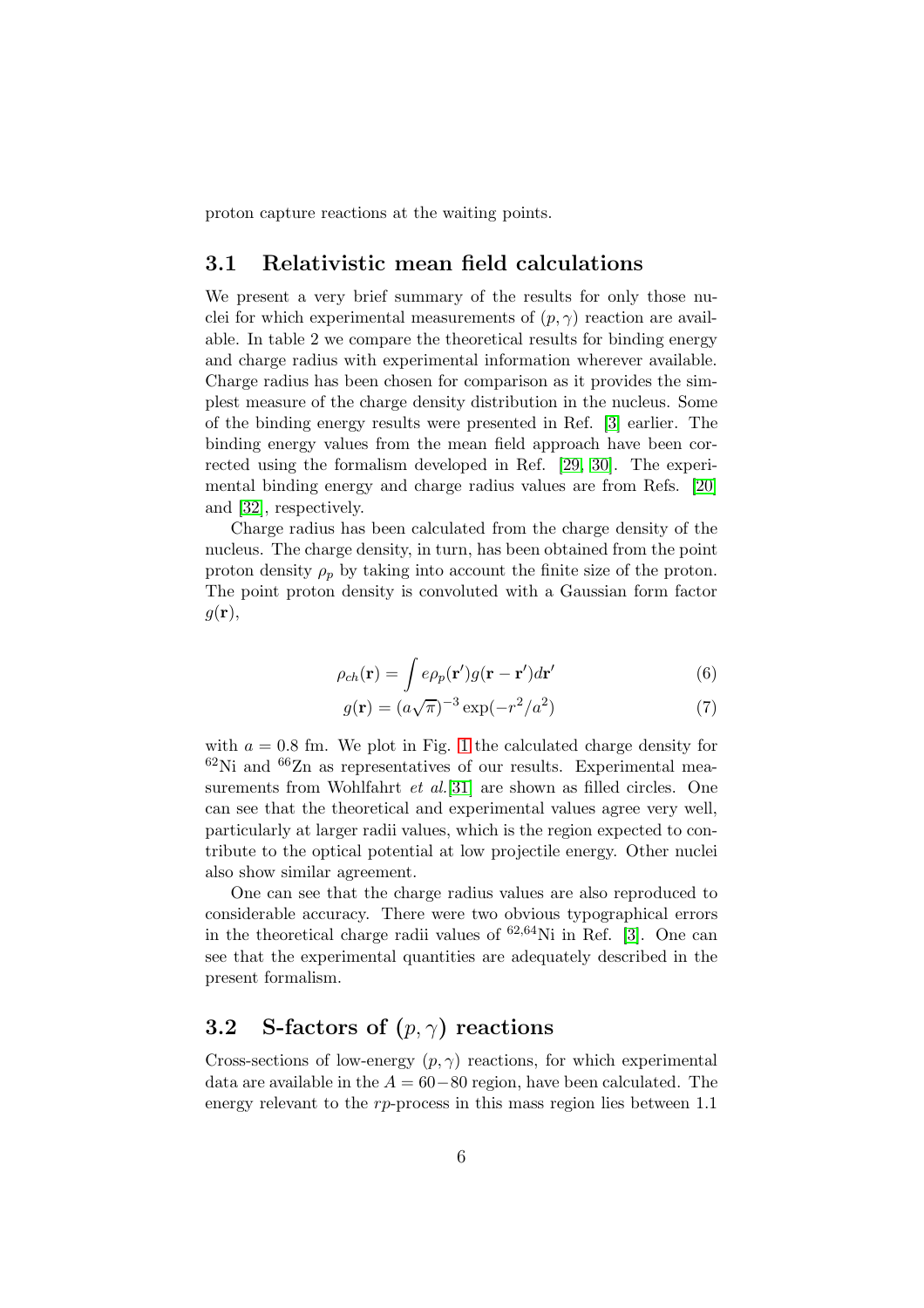to 3.6 MeV. As the cross-section varies very rapidly at such low energy, a comparison between theory and experiment is rather difficult. The usual practice in low energy nuclear reaction is to compare another key observable, viz. S-factor. It is given by

$$
S(E) = E\sigma(E)e^{2\pi\eta} \tag{8}
$$

where E is the energy in centre of mass frame in KeV,  $\sigma(E)$  indicates reaction cross-section in barn and  $n$  is the Sommerfeld parameter with

$$
2\pi\eta = 31.29 Z_p Z_t \sqrt{\frac{\mu}{E}}\tag{9}
$$

Here,  $Z_p$  and  $Z_t$  are the charge numbers of the projectile and the target, respectively and  $\mu$  is the reduced mass (in amu). The quantity S-factor varies much more slowly than reaction cross-sections as the exponential energy dependence of cross-section is not present in it. For this reason, we calculate this quantity and compare it with experimentally extracted values.

As already pointed out, our calculations, being more microscopic, are more restricting. Yet, the rate depends on the models of the level density and the E1 gamma strength function adopted in the calculation of cross sections. Phenomenological models are usually fine tuned for nuclei near the stability valley. Microscopic prescriptions, on the other hand, can be extended to the drip lines, which is a requirement for calculating the rates at the waiting points. Hence, microscopic approach has been assumed for all nuclei. We have calculated our results with microscopic level densities in Hartree-Fock (HF) and Hartree-Fock-Bogoliubov (HFB) methods, calculated in TALYS by Goriley and Hilaire, respectively. For E1 gamma strength functions, results derived from HF+BCS and HFB calculations have been employed. All these options are available in the TALYS data base.

The real part of the potential has been obtained by normalizing the folded DDM3Y potential by a factor of 0.7, while the imaginary part, by a factor of 0.1, so as to explain the S-factors obtained in the above experiments. In Ref. [\[3\]](#page-9-2), we used a slightly different normalization. There, for a good fit, we also used another parameter,  $G_{norm}$ , for normalizing the gamma-strengths. However, we found that this parameter varies from nucleus to nucleus. If the present calculation has to be extended to unknown nuclei, the approach is clearly inadequate. To overcome this difficulty, we have used a different normalization in the present work as stated above.

In Figs. 2-4, we plot the results of our calculations against S-factors extracted from experimental cross section values. The target nuclei are indicated in the figures. In  ${}^{62,64}$ Ni, the experimental values are from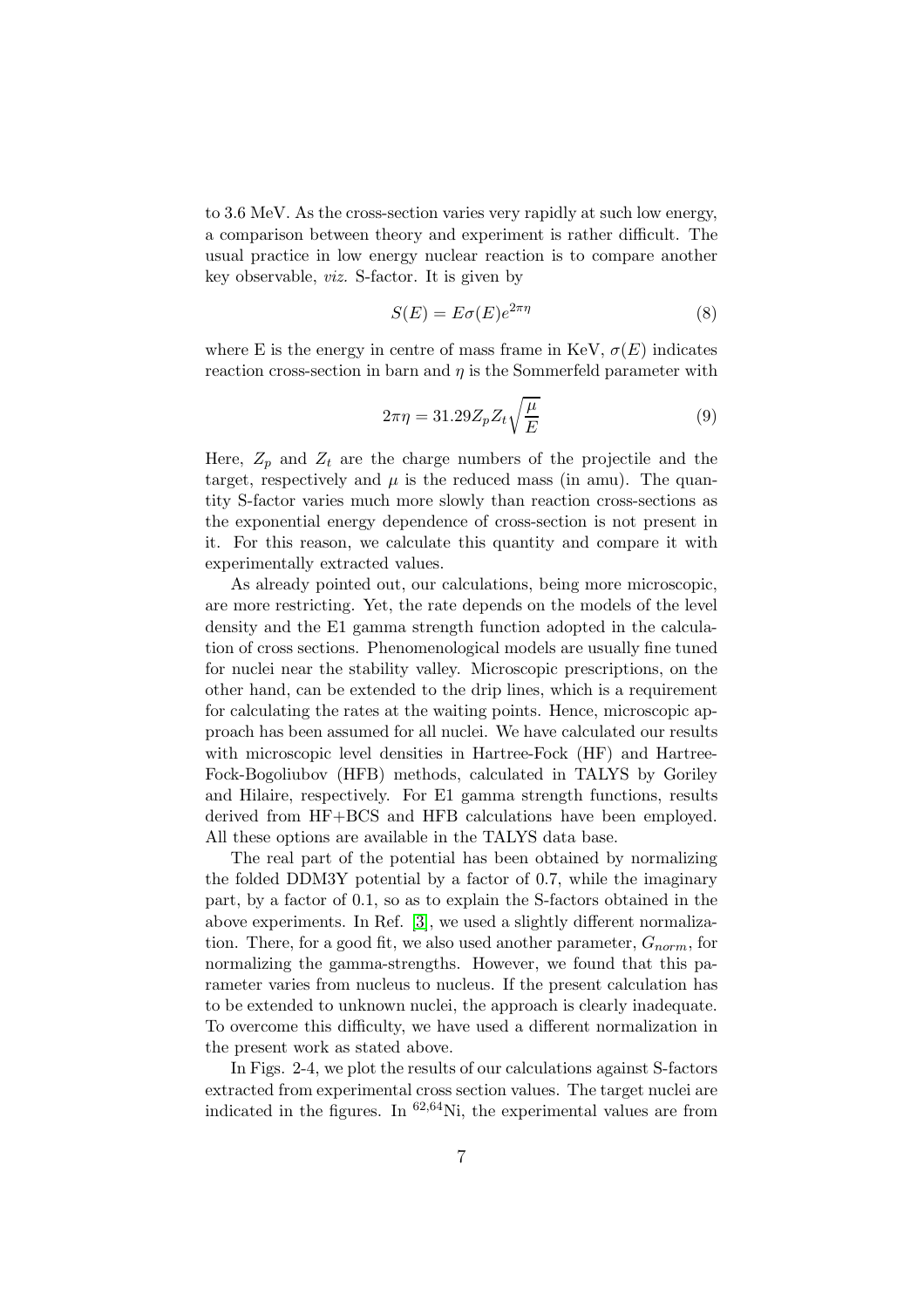Tingwell *et al.*[\[33\]](#page-11-0) and Sevior *et al.*[\[34\]](#page-11-1), respectively. For  ${}^{63,65}$ Cu, the experimental results are from Ref.[\[34\]](#page-11-1) (empty circles) and the Ph.D. thesis of Qiang[\[35\]](#page-11-2) (filled circles). In Fig. [3,](#page-15-0) the experimental values for  $64$ Zn are extracted from Refs.[\[36\]](#page-11-3) (empty circles), [\[37\]](#page-11-4) (filled circles) and [\[38\]](#page-11-5) (empty triangles). The results for  ${}^{66}$ Zn are from Skakun *et* al. [\[38\]](#page-11-5) while those from  $67,68$ Zn are from Refs. [\[36,](#page-11-3) [39\]](#page-11-6), respectively. The results for  ${}^{70}$ Ge are taken from Kiss *et al.*[\[40\]](#page-11-7). S-factors for  ${}^{76,77}$ Se are from Gyurky et al.[\[41\]](#page-11-8) and Krivonosov et al.[\[36\]](#page-11-3), respectively. Sfactors for  ${}^{74}Se(p,\gamma)$  reactions are also from Refs.[\[36\]](#page-11-3)(empty circles) and [\[41\]](#page-11-8) (filled circles). In some instances, the actual numerical values have been obtained from the website of the National Nuclear Data Center[\[42\]](#page-11-9) of the Brookhaven National Laboratory.

We find that, except in the case of  $^{77}$ Se the results for HF plus BCS and HFB calculations describe the S-factors reasonably well. They both reproduce the general trend and, except for a few isolated points, come very close to experimental values. In many of the above measurements, the errors were not given. Some of the measurements are also old. Taking all these facts in to consideration, it is easy to see that the HFB method scores particularly well. Interestingly, more recent experimental data, whenever available, show better agreements with HFB results than previous measurements. The HFB approach also is known to work well for nuclei away from the stability valley. So, for later calculations, we have employed the level density and E1 gamma strength values from HFB calculation. The normalization of the potential, as described above, has also been assumed.

#### 3.3 Waiting point nuclei in rp process

Effective half life values for seed nuclei  $^{64}$ Ge,  $^{68}$ Se,  $^{72}$ Kr, and  $^{76}$ Sr are shown in Figs. 5-8 using continuous lines. For comparison, we have also plotted the results calculated from the rates in Rauscheret al.[\[8\]](#page-9-7) by dash-dotted lines. The effects of the uncertainties on the half life values in the Q-values have been indicated in the figures by dotted lines.

One can see that the effective half life of the waiting point nuclei indeed gets reduced by two proton capture, reaching the minimum around 1-2 GK temperature. However, the rate of change is different at different waiting points. We need to check whether the reduction is sufficient for nucleosynthesis to bridge the waiting points and to proceed along the  $Z = N$  line.

Fig. [5](#page-17-0) shows the change in the effective half life of  $^{64}$ Ge in explosive hydrogen rich environment. The half life decreases and possibly goes to a value substantially less than ten seconds, the minimum du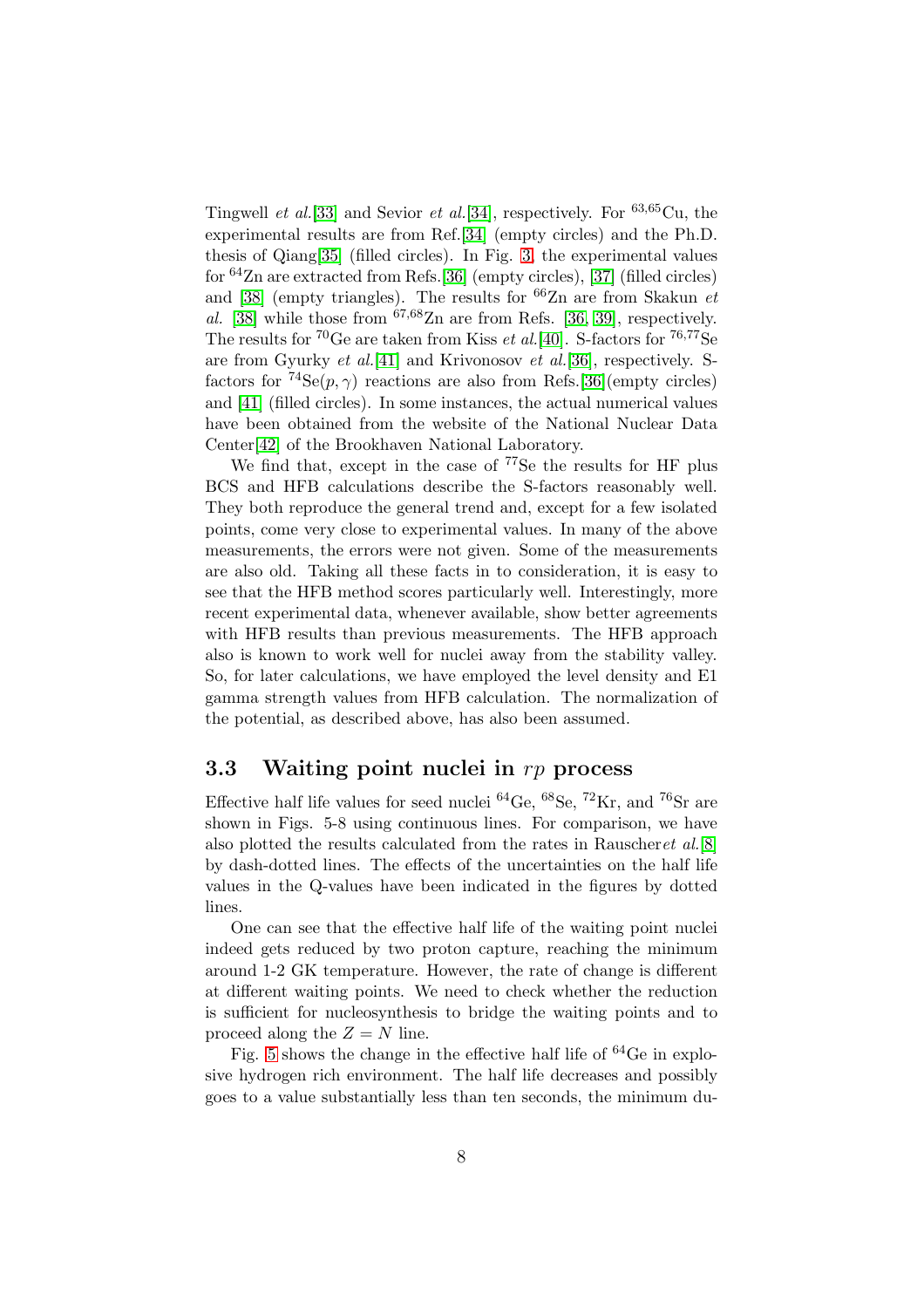ration of an X-ray burst. However, one sees that the uncertainty in mass measurement prevents one from reaching any firm conclusion. Depending on the actual value of the masses, it may even be possible that a burst of the order of ten seconds cannot bridge this waiting point effectively.

In Figs. [6](#page-18-0) and [7](#page-19-0) one can see that effective half lives of <sup>68</sup>Se and  ${}^{72}\text{Kr}$  are not affected significantly by rapid proton processes. This conclusion remains unchanged even if the errors in Q-values are taken into account. Thus, the most likely scenario is that the  $rp$ -process path shifts to more stable nuclei and proceed along a different path. Possibilities of bridging these two points in astrophysical environment have been briefly discussed later in this work. In the case of  $^{76}Sr$ , on the other hand, the half life decreases by more than a factor of two. It is clear that this particular waiting point is easily bridged by rp-process.

Is it possible for the waiting points at  ${}^{68}$ Se and  ${}^{72}$ Kr to be bridged in environmental conditions other than assumed in the calculation? If the two proton capture rate exceeds that of beta-decay at the waiting point, we may consider it to be effectively bridged by rapid proton capture. In Fig. 9 we show the densities above which the waiting points at  ${}^{64}$ Ge,  ${}^{68}$ Se,  ${}^{72}$ Kr, and  ${}^{76}$ Se are bridged, as a function of temperature. We see that for a density of  $10^6 \text{gm/cm}^3$ , the first of the above waiting points are bridged over a large temperature range. The waiting point at <sup>76</sup>Sr has a narrower temperature window but can definitely be bridged at the density. The point at <sup>68</sup>Se requires slightly higher density which may perhaps be available in astronomical environments. However, the waiting point at  ${}^{72}\text{Kr}$  presents a completely different picture. One sees that a density in excess of  $10^7 \text{ gm/cm}^3$  is required for effectively bridging this waiting point. Such a high density is not expected even in X-Ray burster environment. Thus this waiting point is expected to stall the rp-process nucleosynthesis and shift it towards the stability valley.

We note that the rates from Rauscheret al.<sup>[\[8\]](#page-9-7)</sup> produce nearly identical results except in the case of <sup>72</sup>Kr. The rates used in the present calculation are slightly smaller, a fact that gives rise to a slight decrease in the temperature where the half life has a minimum. As our calculation is microscopic in nature, while at the same time depending on local density approximation, we expect the results obtained in the present work to be more reliable. In all the cases studied above, including that at  ${}^{72}\text{Kr}$ , the conclusions arrived at the present work do not change to any appreciable extent in case the rates from Ref. [\[8\]](#page-9-7) are adopted. This is to be expected as both the present work and Ref. [\[8\]](#page-9-7) use the Hauser-Feshbach formalism.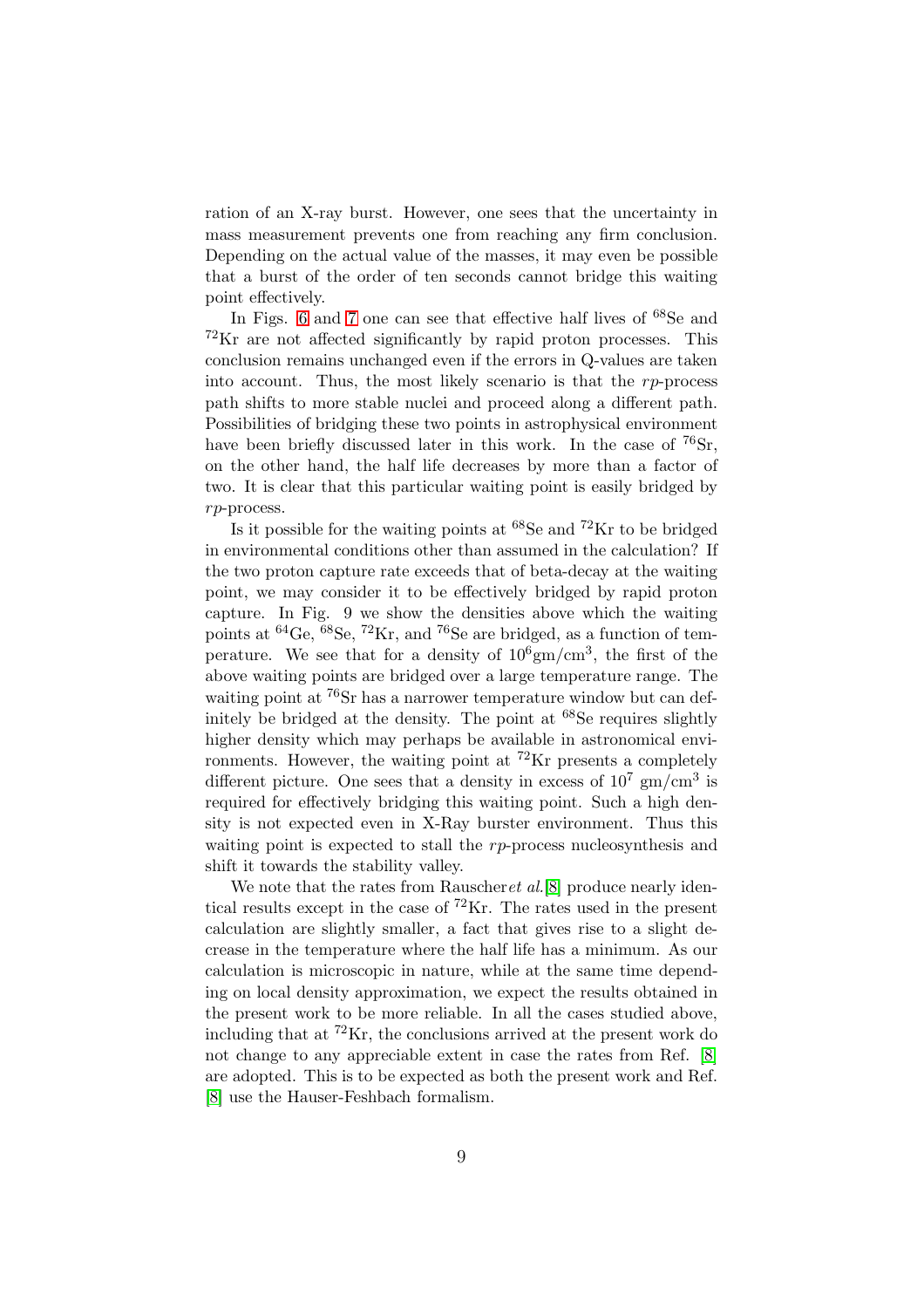### 4 Summary

In summary, RMF calculations has been performed in various nuclei in mass 60-80 region using FSU Gold Lagrangian density. Cross sections for  $(p, \gamma)$  reactions in nuclei with  $60 < A < 80$  have been calculated using a microscopic optical potential obtained by folding the DDM3Y effective interaction with the theoretical nuclear densities. The parameters employed in the microscopic optical potential have been fixed after comparison of experimental S-factors with calculated ones. We have found that the level density and E1 gamma strength obtained form HFB calculation are eminently suited to describe the observed S-factors. Astrophysical rates for proton capture and photodisintegration rates have been calculated in rp-process waiting point nuclei with  $60 < A < 80$  using the same approach. The possibility of bridging the waiting points by two proton capture has been investigated. We see that unlike the other waiting points studied, the one at  $72$ Kr is unlikely to be bridged by two proton capture.

## Acknowledgments

This work has been carried out with financial assistance of the UGC sponsored DRS Programme of the Department of Physics of the University of Calcutta. Chirashree Lahiri acknowledges the grant of a fellowship awarded by the UGC.

## <span id="page-9-0"></span>References

- <span id="page-9-1"></span>[1] See e.g. P. Ring, Prog. Part. Nucl. Phys. 37 (1996) 193.
- <span id="page-9-2"></span>[2] M. Bhattacharya and G. Gangopadhyay, Phys. Rev. C 77 (2008) 047302.
- <span id="page-9-3"></span>[3] G. Gangopadhyay, Phys. Rev. C82 (2010) 027603.
- [4] G. Gangopadhyay and S. Roy, J. Phys. G: Part. Nucl. Phys 31 (2005) 1111.
- <span id="page-9-5"></span><span id="page-9-4"></span>[5] E. Bauge, J.P. Delaroche and M. Girod, Phys. Rev. C 63 (2001) 024607.
- [6] C. Illiadis, Nuclear Physics of the Stars (Wiley-VCH Verlag GmbH, Weinheim 2007).
- <span id="page-9-7"></span><span id="page-9-6"></span>[7] See for example, H. Schatz et al., Phys. Rep. 294 (1998) 167.
- [8] T. Rauscher and F.K. Thielemann, At. Data Nucl. Data Tabl. 75 (2000) 1.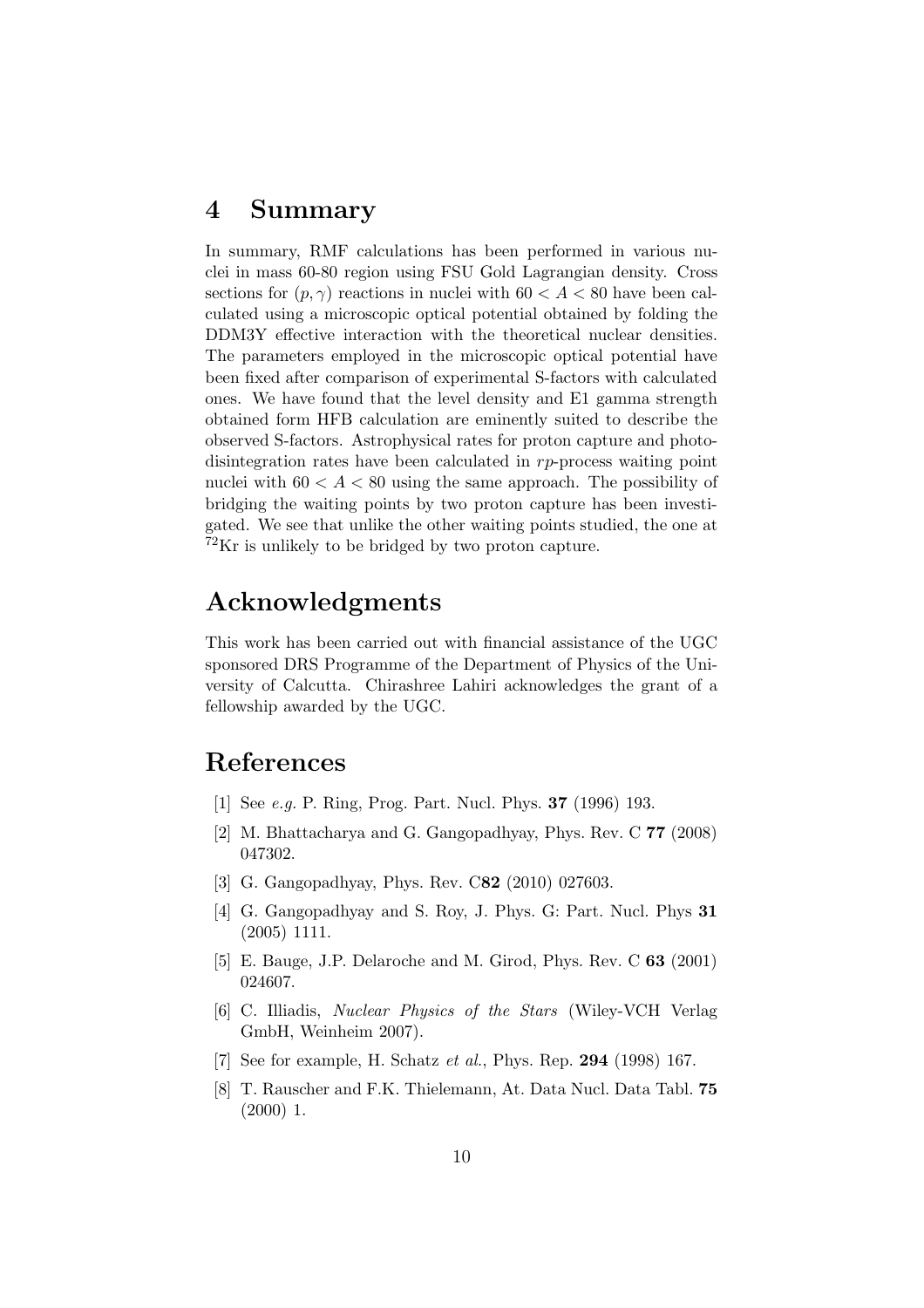- <span id="page-10-0"></span>[9] T. Rauscher and F.K. Thielemann, At. Data Nucl. Data Tabl. 79 (2000) 47.
- <span id="page-10-2"></span><span id="page-10-1"></span>[10] H. Schatz, Int. J. Mass Spec. 251 (2006) 293.
- <span id="page-10-3"></span>[11] B.G. Todd-Rutel and J. Piekarewicz, Phys. Rev. Lett.95 (2005) 122501.
- <span id="page-10-4"></span>[12] M. Bhattacharya and G. Gangopadhyay, Phys. Rev. C 72 (2005) 044318.
- <span id="page-10-5"></span>[13] M. Bhattacharya and G. Gangopadhyay, Fizika (Zagreb) 16 (2007) 113.
- <span id="page-10-6"></span>[14] A.M. Kobos, B.A. Brown, R. Lindsay and G. R. Satchler, Nucl. Phys. A425 (1984) 205.
- <span id="page-10-7"></span>[15] A.K. Chaudhuri, Nucl. Phys. A449 (1986) 243.
- <span id="page-10-8"></span>[16] A.K. Chaudhuri, Nucl. Phys.**A459** (1986) 417.
- <span id="page-10-9"></span>[17] See e.g. D. N. Basu, Journal of Physics G 30 (2004) B7.
- <span id="page-10-10"></span>[18] R.R. Scheerbaum, Nucl. Phys. A257 (1976) 77.
- [19] A.J. Koning et al., Proc. Int. Conf. Nucl. Data Science Tech., April 22-27, 2007, Nice, France, EDP Sciences, (2008) p. 211.
- <span id="page-10-12"></span><span id="page-10-11"></span>[20] G.Audi, A.H.Wapstra and C.Thibault, Nucl. Phys. A729 (2003) 337.
- <span id="page-10-13"></span>[21] J. Duflo and A.P. Zuker, Phys. Rev. C 52 (1995) R23.
- <span id="page-10-21"></span>[22] J. Duflo and A.P. Zuker, Phys. Rev. C 59 (1999) R2347.
- <span id="page-10-22"></span>[23] P. Schury et al., Phys. Rev. C **75** (2007) 055801.
- <span id="page-10-23"></span>[24] A.M. Rogers *et al.*, (2010) Arxiv-1009.2950.
- <span id="page-10-14"></span>[25] D. Rodríguez et al., Phys. Rev. Lett.  $93$  (2004) 161104.
- [26] G. Audi, O. Bersillon, J. Blachot and A.H. Wapstra, Nucl. Phys. A729 (2003) 3.
- <span id="page-10-16"></span><span id="page-10-15"></span>[27] M.J. López Jiménez et al., Phys. Rev. C  $66$  (2002) 025803.
- [28] P. Möller, J. R. Nix and K. L. Kratz, Atom. Data Nucl. Data Tabl. 66 (1997) 131.
- <span id="page-10-17"></span>[29] M. Bhattacharya and G. Gangopadhyay, Phys. Lett. B 672 (2009) 182.
- <span id="page-10-20"></span><span id="page-10-18"></span>[30] G. Gangopadhyay, J. Phys. G : Part. Nucl. Phys 37 (2010 015108.
- [31] H.D. Wohlfahrt, O. Schwentker, G. Fricke, H.G. Andersen and E.B. Shera, Phys. Rev. C 22, 264 (1980).
- <span id="page-10-19"></span>[32] I. Angeli, At. Data Nucl. Data Tables, 87 (2004) 185.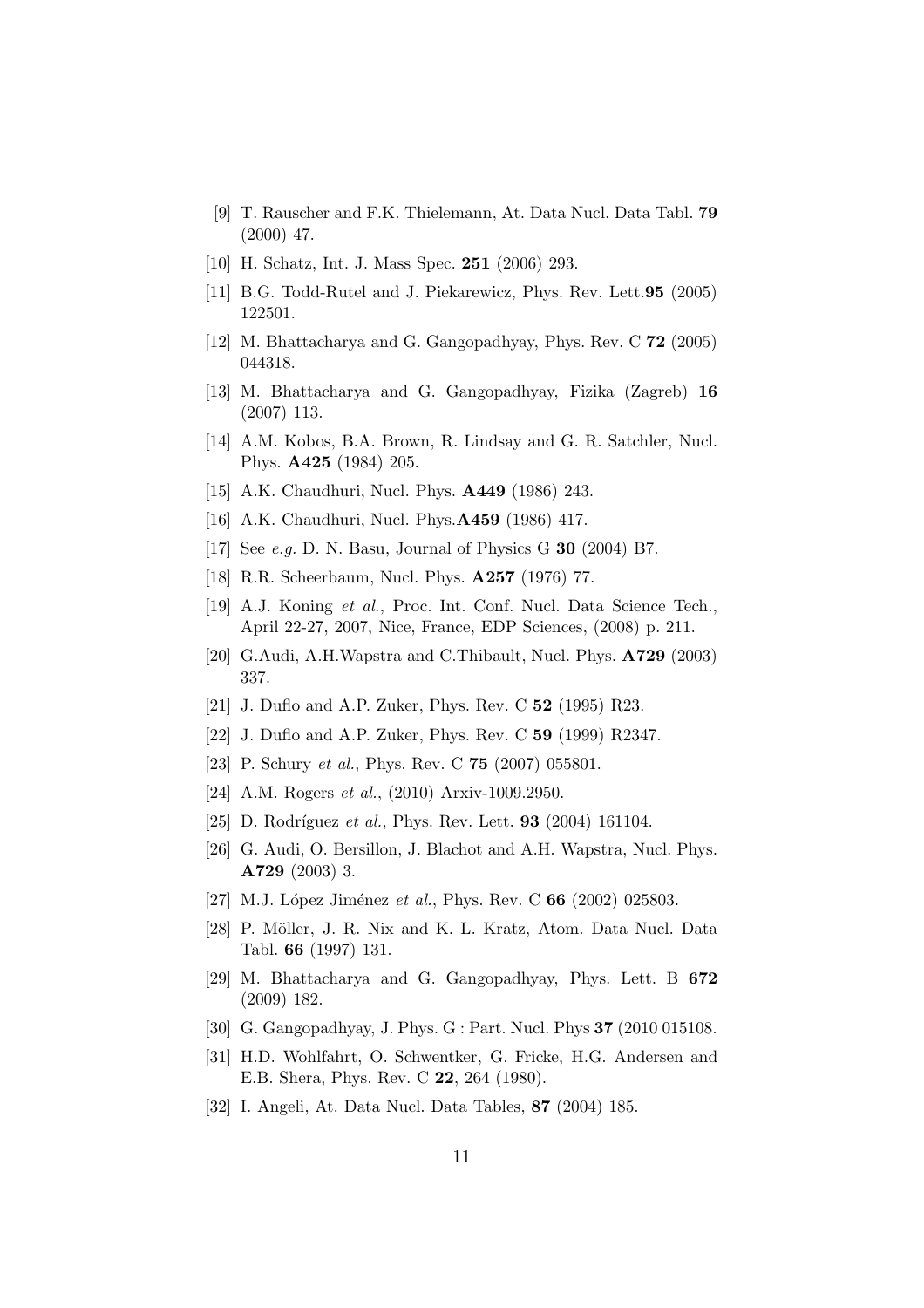- <span id="page-11-1"></span><span id="page-11-0"></span>[33] C.I.W. Tingwell, V.Y. Hansper, S.G. Tims, A.F. Scott, A.J. Morton and D.G.Sargood, Nucl. Phys A496 (1988) 127.
- [34] M.E. Sevior, L.W. Mitchell, M.R. Anderson, C.W. Tingwell and D.G.Sargood, Aust. J. of Phys., 36 (1983) 463.
- <span id="page-11-3"></span><span id="page-11-2"></span>[35] S. Qiang, Ph.D. Thesis, University of Kentucky, 1990.
- [36] G.A. Krivonosov, O.I. Ekhichev, B.A. Nemashkalo, V.E. Storizhko and V.K.Chirt, Izv. Akad. Nauk. SSSR, Ser. Fiz 41 (1977) 2196.
- <span id="page-11-5"></span><span id="page-11-4"></span>[37] M.A. Famiano, R.S. Kodikara, B.M. Giacherio, V.G. Subramanian and A.Kayani, Nucl. Phys. A 802 (2008) 26.
- [38] E.A. Skakun, S.N. Utenkov, V.N. Bondarenko,A.V. Goncharov, V.M. Mishchenko, V.I. Sukhostavets and K.V. Shebeko, Izv. Akad. Nauk. SSSR, Ser. Fiz 72 (2008) 402.
- <span id="page-11-7"></span><span id="page-11-6"></span>[39] M.T. Esat, R.H. Spear, J.L. Zyskind, M.H. Shapiro, W.A. Fowler and J.M. Davidson, Phys. Rev. C 23 (1981) 1822.
- <span id="page-11-8"></span>[40] G.G. Kiss, Gy. Gyurky, Z. Elekes, Zs. Fulop, E. Somorjai, T. Rauscher and M. Wiescher, Phys. Rev. C 76 (2007) 055807.
- [41] Gy. Gyurky, Zs. Fulop, E. Somorjai, M. Kokkoris, S. Galanopoulos, P. Demetriou, S. Harissopulos, T. Rauscher and S. Goriely, Phys. Rev. C 68 (2003) 055803.
- <span id="page-11-9"></span>[42] [http://www.nndc.bnl.gov.](http://www.nndc.bnl.gov)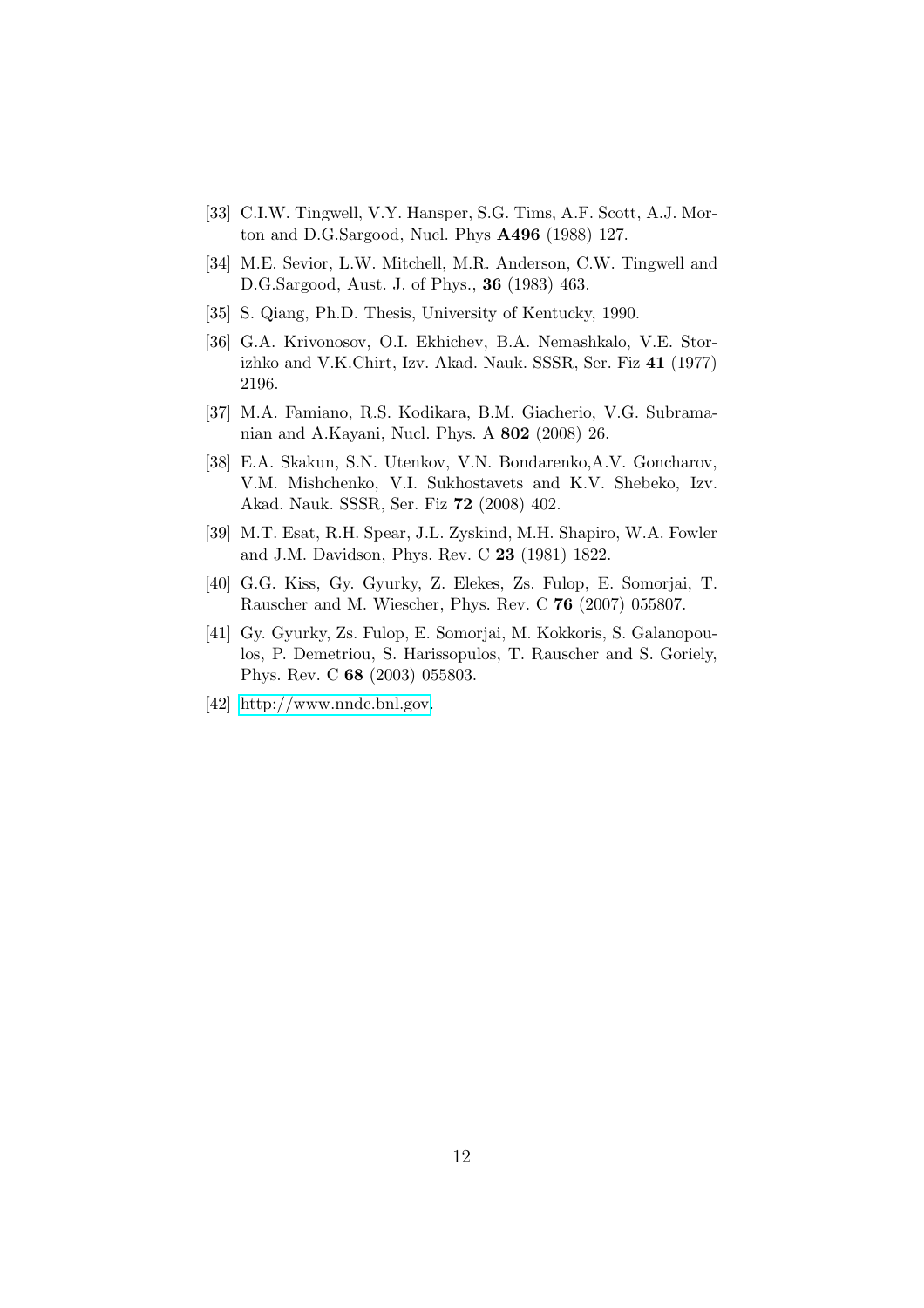Table 1: Q-values adopted in the calculation

| Reaction                                         | $Q$ -values $(MeV)$                 |
|--------------------------------------------------|-------------------------------------|
| $64\text{Ge}(p, \gamma)^{65}\text{As}$           | $-0.255 \pm 0.104$ [23]             |
| ${}^{65}\mathrm{As}(p,\gamma){}^{66}\mathrm{Se}$ | $2.350 \pm 0.200$ [23]              |
| ${}^{68}Se(p,\gamma){}^{69}Br$                   | $-0.785_{\,-0.040}^{\,+0.034}$ [24] |
| ${}^{69}\text{Br}(p,\gamma){}^{70}\text{Kr}$     | $2.605 \pm 0.16$ [10]               |
| ${}^{72}\mathrm{Kr}(p,\gamma){}^{73}\mathrm{Rb}$ | $-0.71 \pm 0.10$ [25]               |
| <sup>73</sup> Rb $(p, \gamma)$ <sup>74</sup> Sr  | $2.18 \pm 0.14$ [25]                |
| $^{76}Sr(p,\gamma)^{77}Y$                        | $-0.050 \pm 0.072$ [20]             |
| $^{77}Y(p,\gamma)^{78}Zr$                        | $2.087 \pm 0.507$ [20]              |

Table 2: B.E. and radius values in selected nuclei

| <b>Nucleus</b>       | Binding Energy (MeV) |         | Charge radius $(fm)$ |       |
|----------------------|----------------------|---------|----------------------|-------|
|                      | Theo.                | Exp.    | Theo.                | Exp.  |
| $62\text{Ni}$        | 544.71               | 545.26  | 3.854                | 3.841 |
| $64$ Ni              | 561.97               | 561.76  | 3.868                | 3.859 |
| ${}^{63}Cu$          | 551.17               | 551.38  | 3.889                | 3.883 |
| ${}^{65}Cu$          | 569.43               | 569.21  | 3.908                | 3.902 |
| ${}^{64}Zn$          | 558.815              | 559.098 | 3.923                | 3.929 |
| $^{66}\mathrm{Zn}$   | 578.139              | 578.136 | 3.937                | 3.950 |
| ${}^{67}Zn$          | 585.985              | 585.188 | 3.943                |       |
| ${}^{68}\mathrm{Zn}$ | 595.94               | 595.386 | 3.950                | 3.966 |
| $^{70}\mathrm{Ge}$   | 611.353              | 610.520 | 4.021                | 4.041 |
| ${}^{74}Se$          | 642.890              | 642.890 | 4.103                | 4.070 |
| ${}^{76}Se$          | 662.234              | 662.072 | 4.110                | 4.140 |
| $^{77}\mathrm{Se}$   | 669.964              | 669.491 | 4.113                | 4.140 |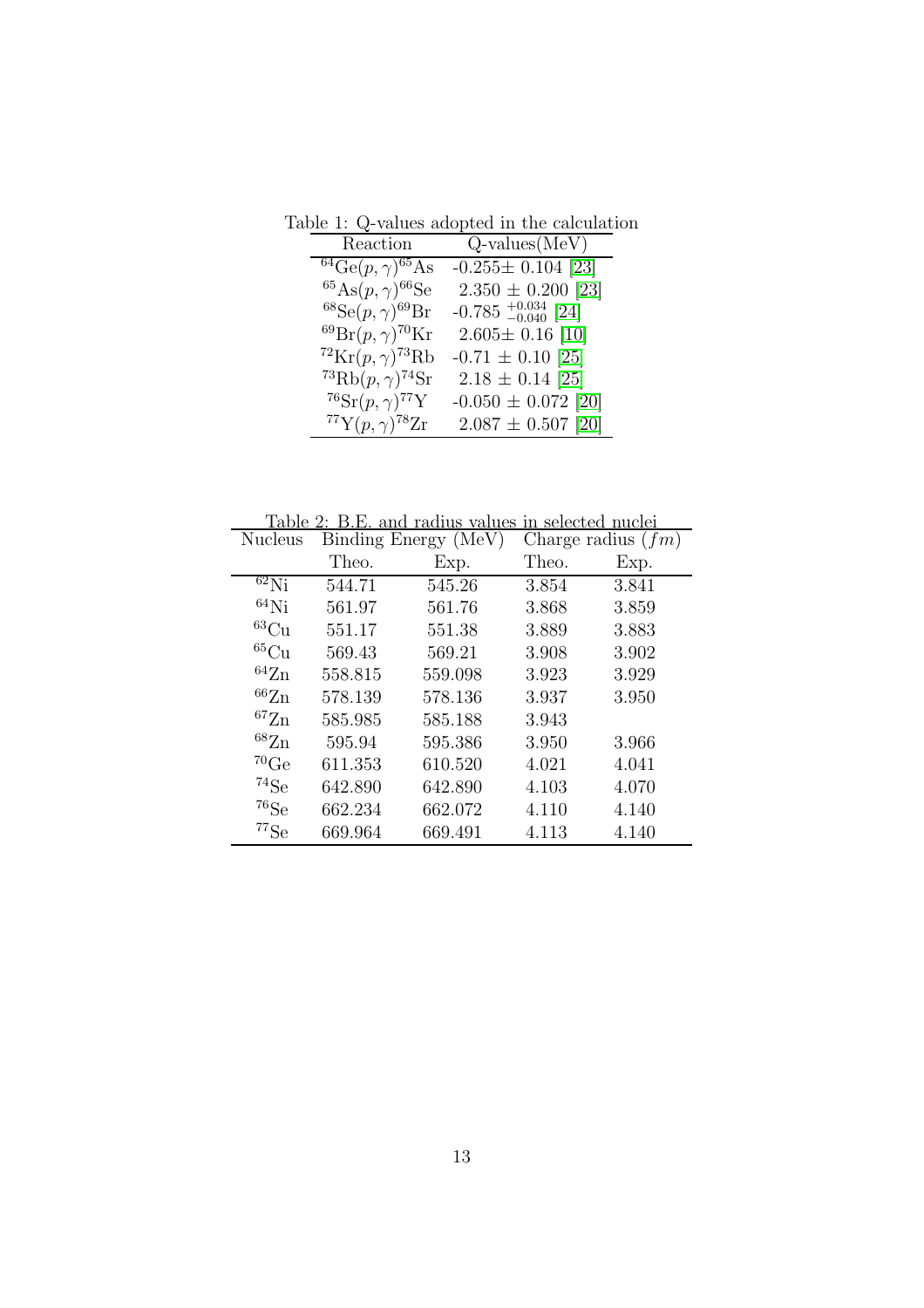

<span id="page-13-0"></span>Figure 1: Calculated charge density in  $^{62}\mathrm{Ni}$  and  $^{66}\mathrm{Zn}$  (solid lines) compared with experimental measurements (filled circles) from Ref. [\[31\]](#page-10-20).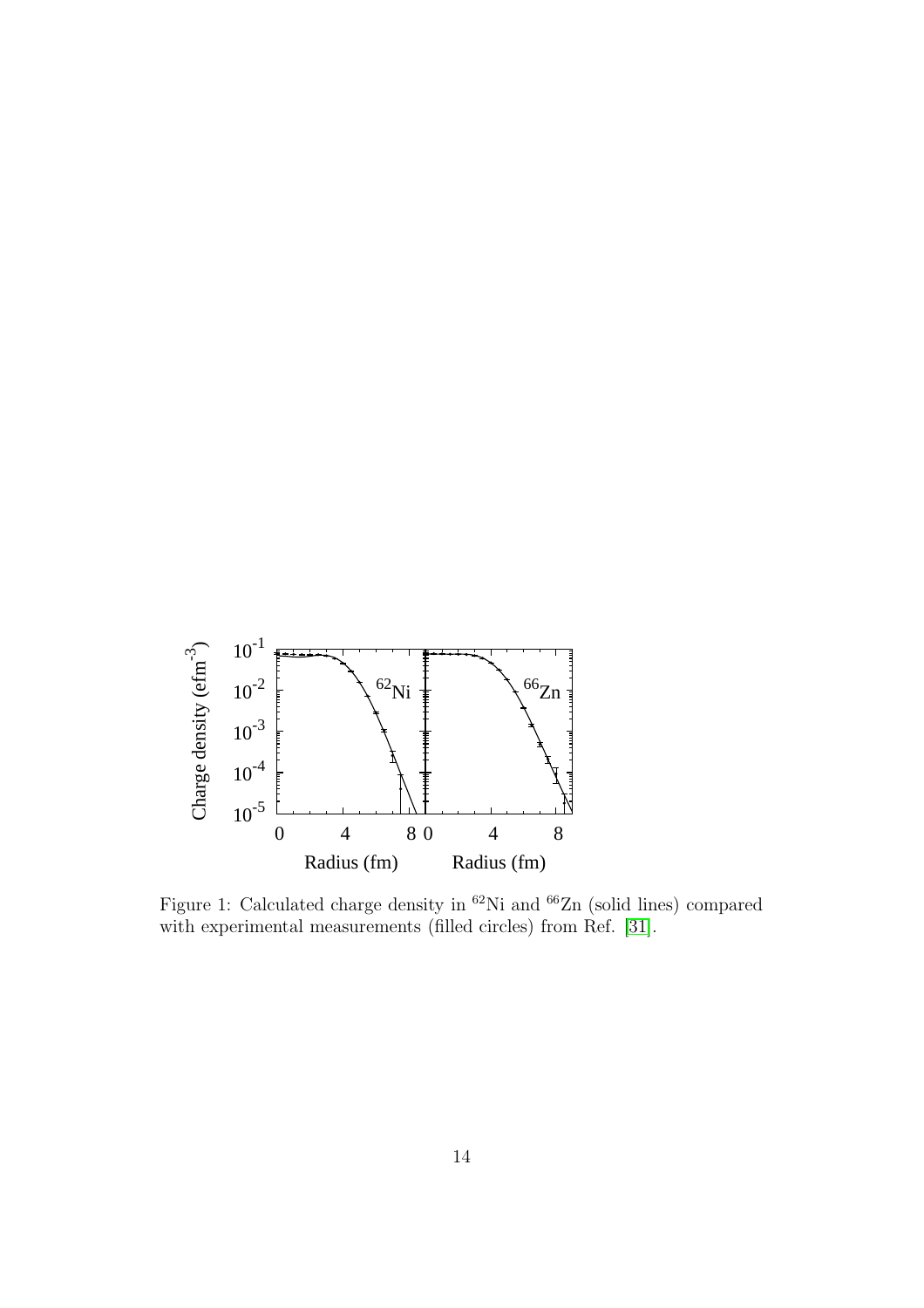

<span id="page-14-0"></span>Figure 2: S-factors extracted from experimental measurements compared with theory for  $60,62$ Ni and  $63,65$ Cu. Solid and dashed lines indicate respectively the results of the HF+BCS and HFB approaches for level density and E1 gamma strength.  $E_{cm}$  is centre of mass frame energy.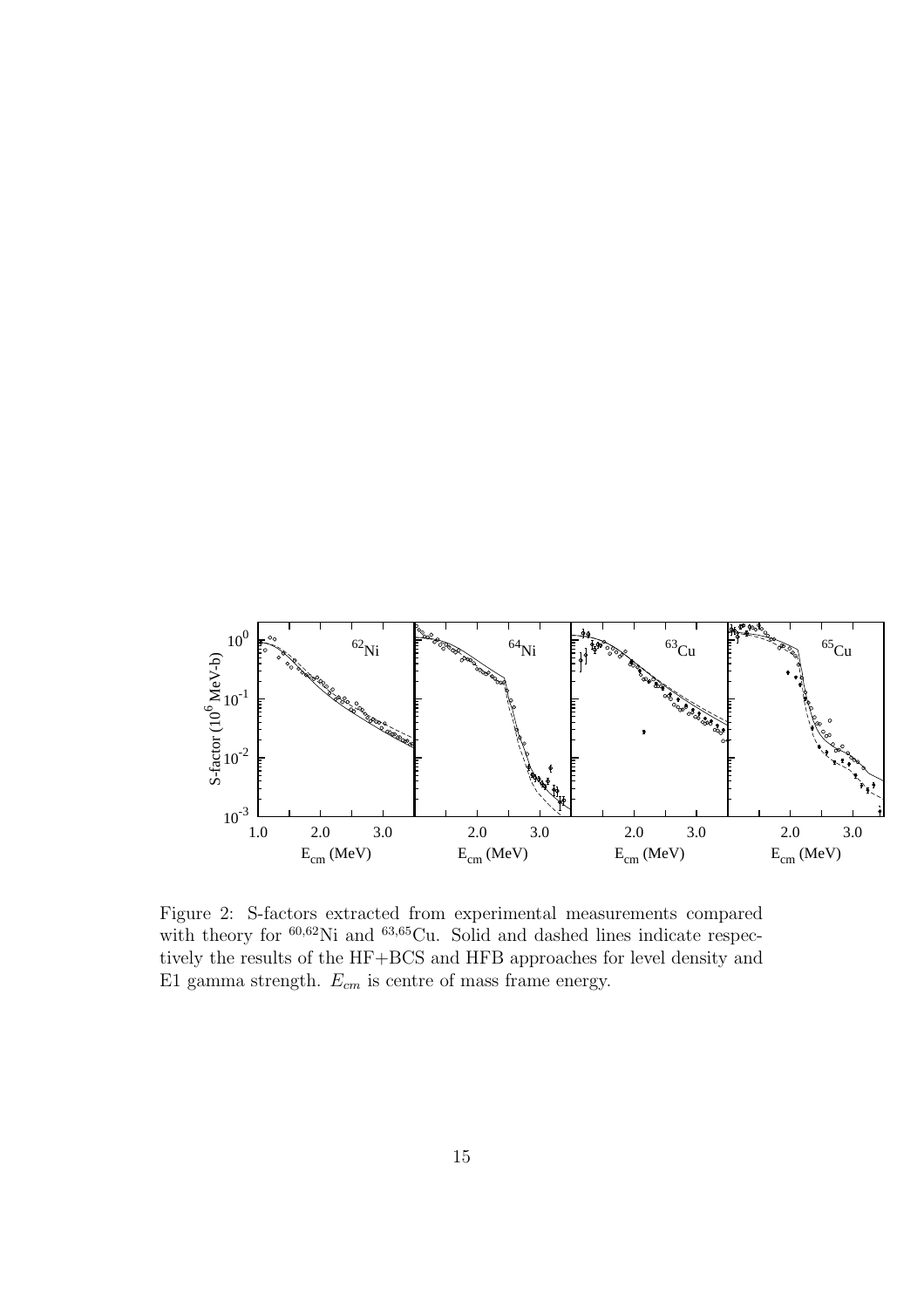

<span id="page-15-0"></span>Figure 3: S-factors extracted from experimental measurements compared with theory for  $64,66,67,68$ Zn. See caption of Fig. [2](#page-14-0) for details.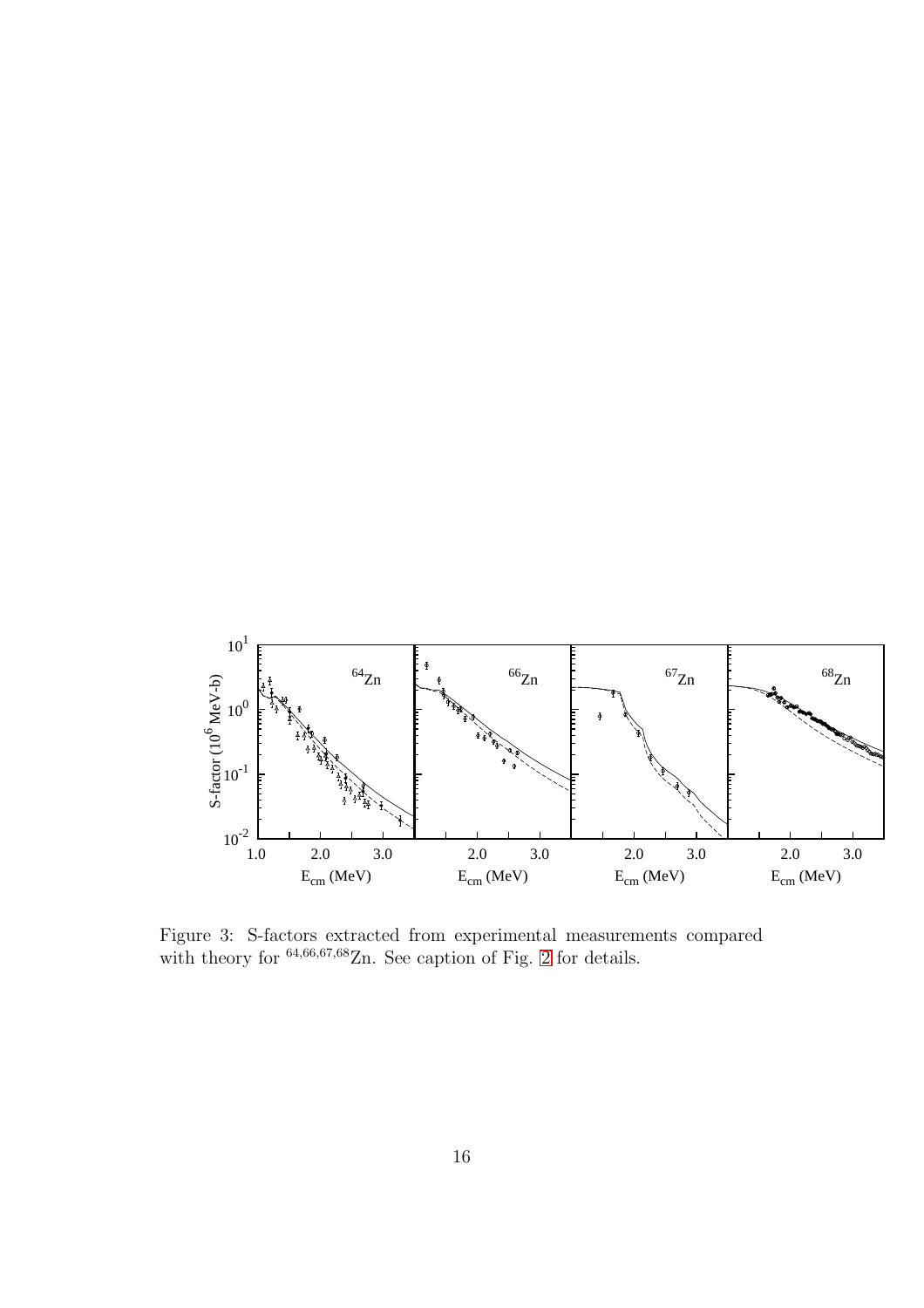

Figure 4: S-factors extracted from experimental measurements compared with theory for  ${}^{70}$ Ge and  ${}^{74,76,77}$ Se. See caption of Fig. [2](#page-14-0) for details.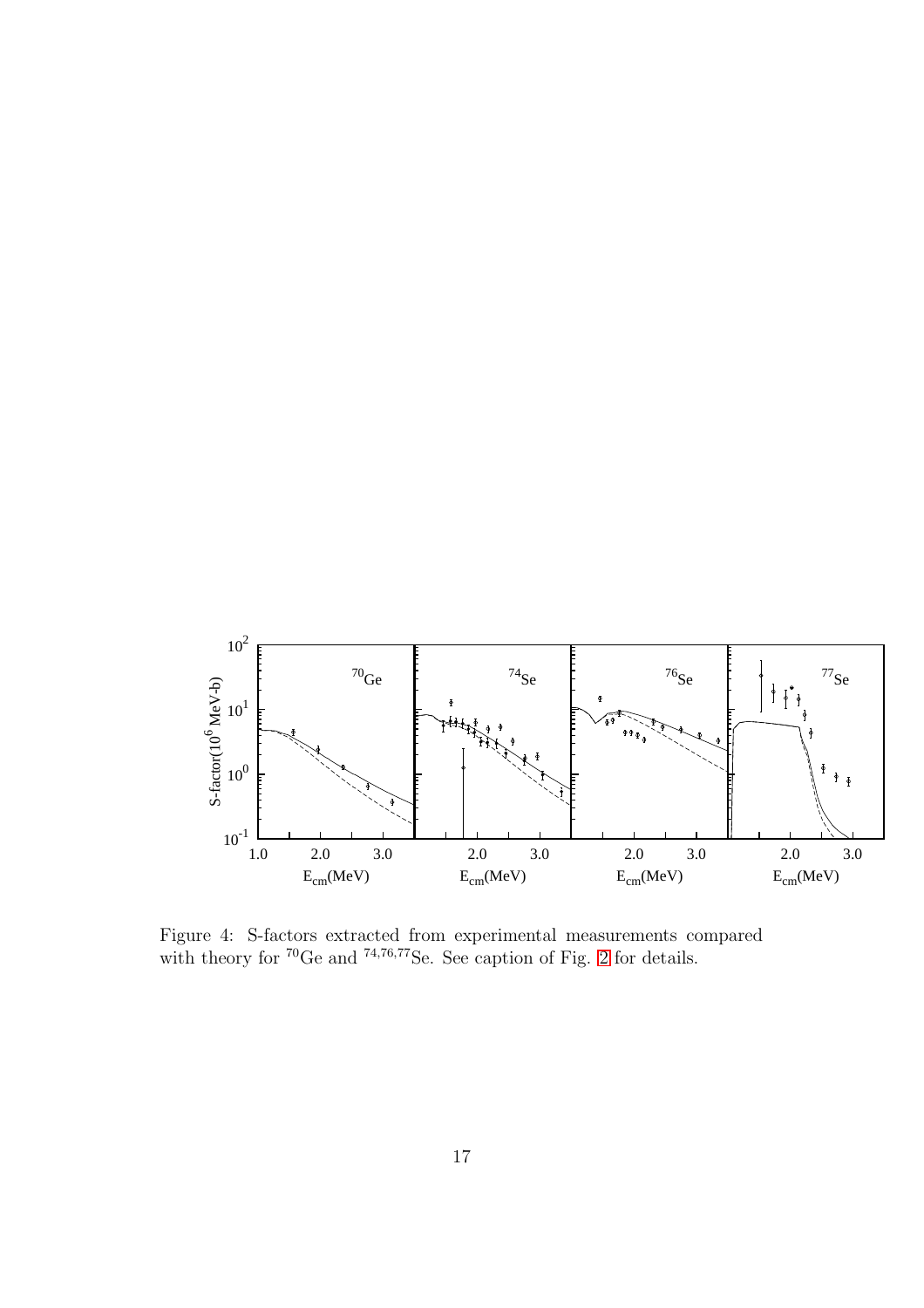

<span id="page-17-0"></span>Figure 5: Effective half life values of <sup>64</sup>Ge as a function of temperature. The solid line represents the results of our calculation while the dashed lines mark the two extremes for the errors in the Q-values of the reactions involved. The dash dotted line shows the results obtained using the rates from [\[8\]](#page-9-7).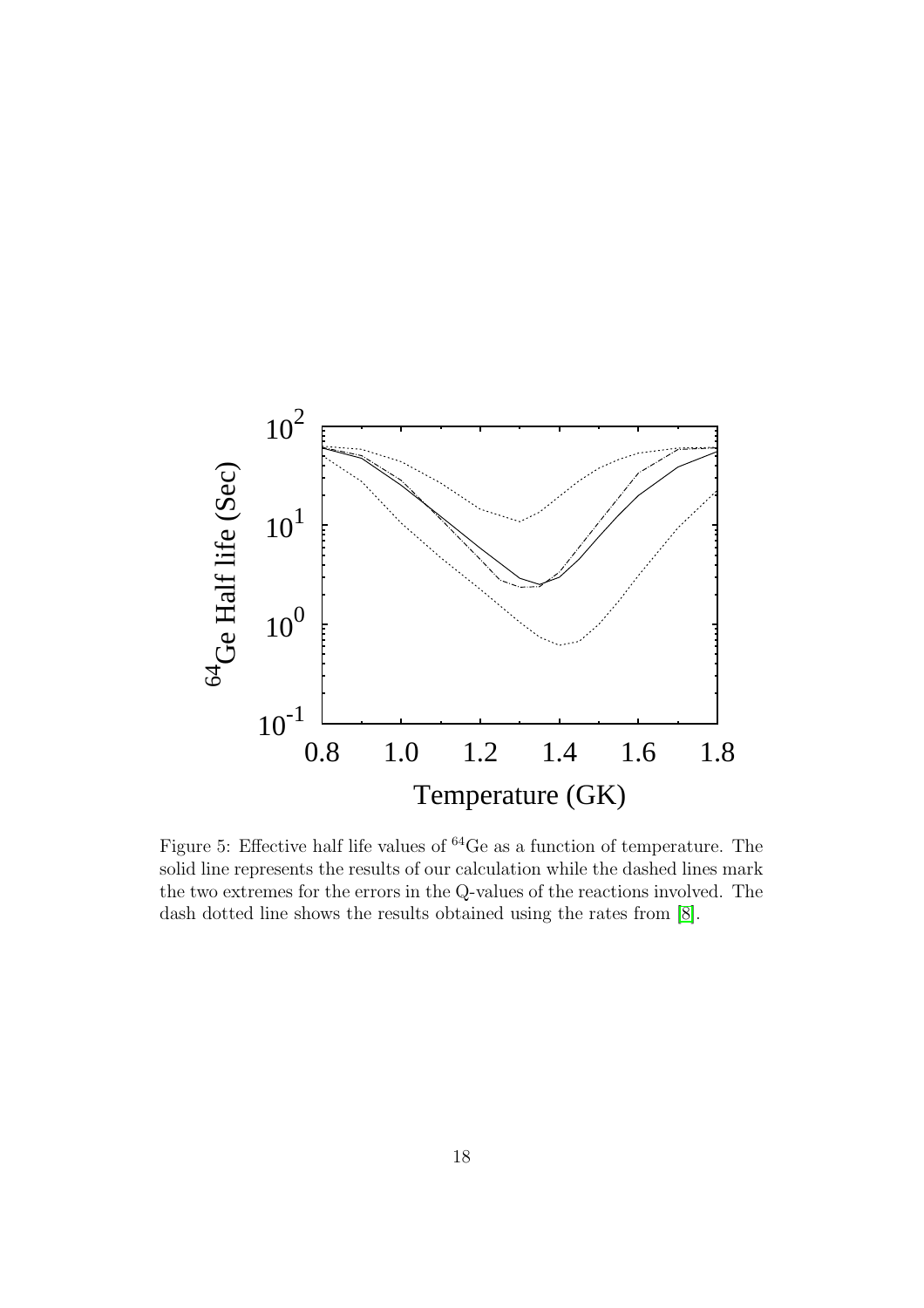

<span id="page-18-0"></span>Figure 6: Effective half life values of  $^{68}$ Se as a function of temperature. See caption of Fig. [5](#page-17-0) for details.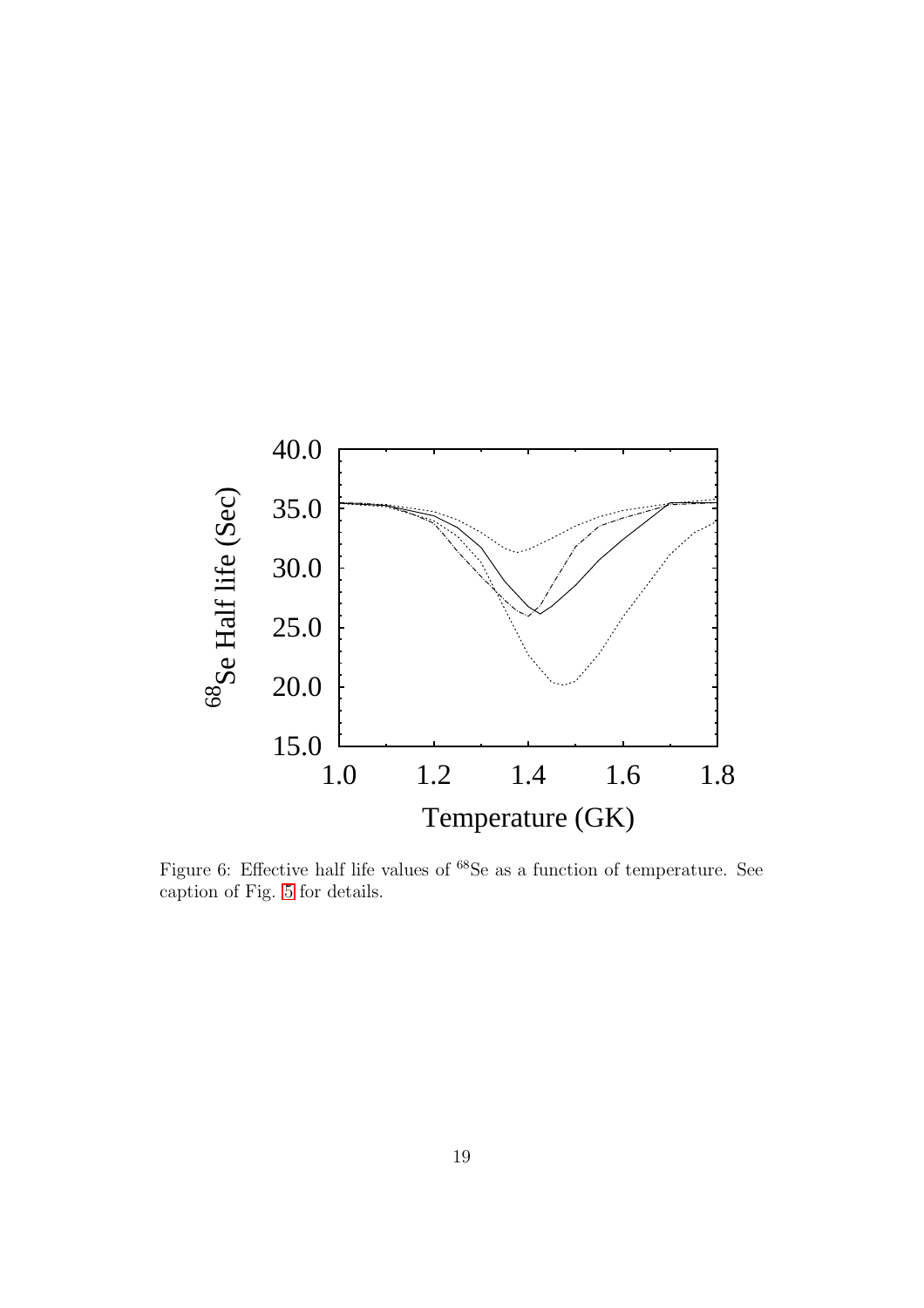

<span id="page-19-0"></span>Figure 7: Effective half life values of  ${}^{72}\mathrm{Kr}$  as a function of temperature. See caption of Fig. [5](#page-17-0) for details.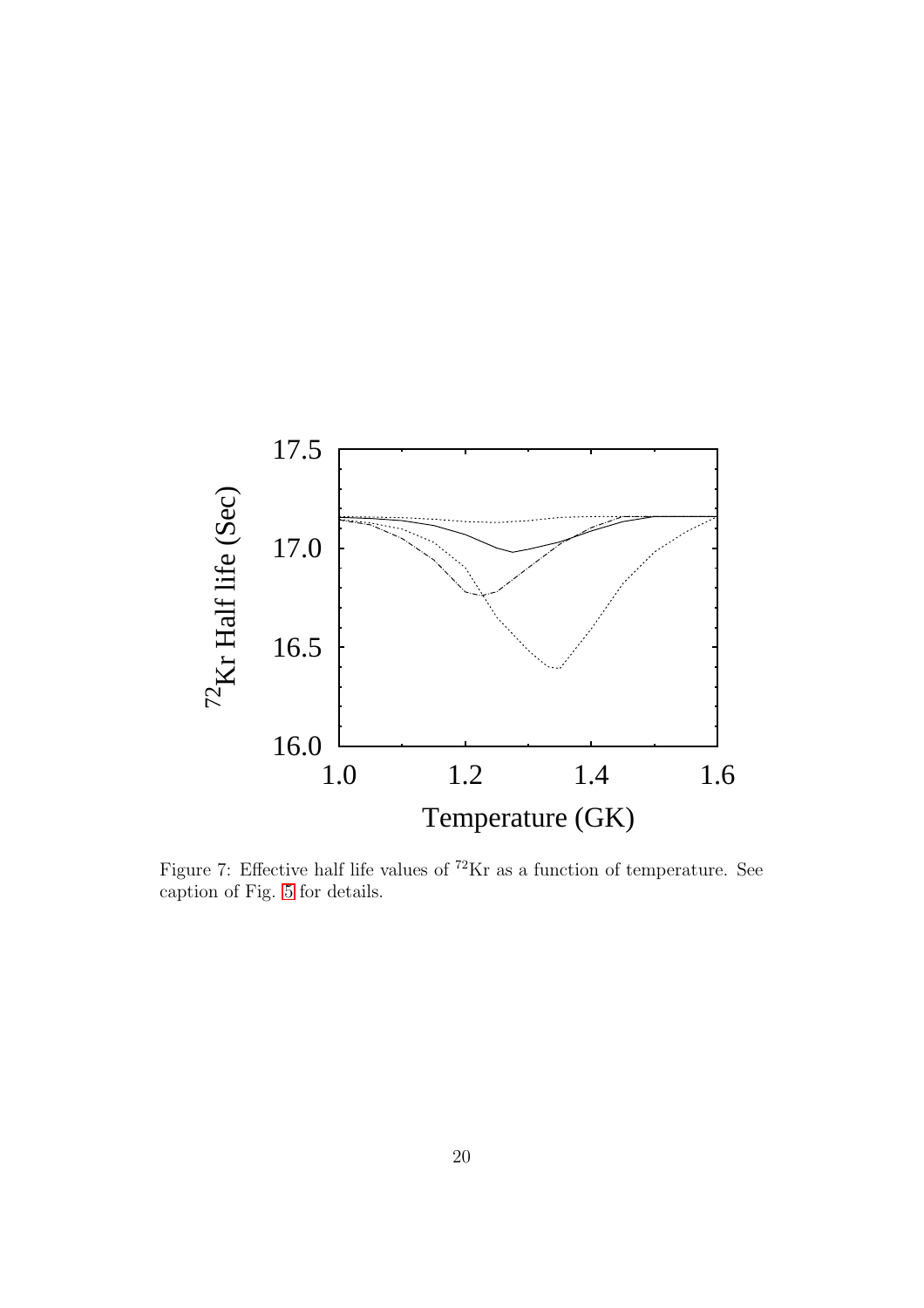

Figure 8: Effective half life values of  $^{76}Sr$  as a function of temperature. See caption of Fig. [5](#page-17-0) for details.